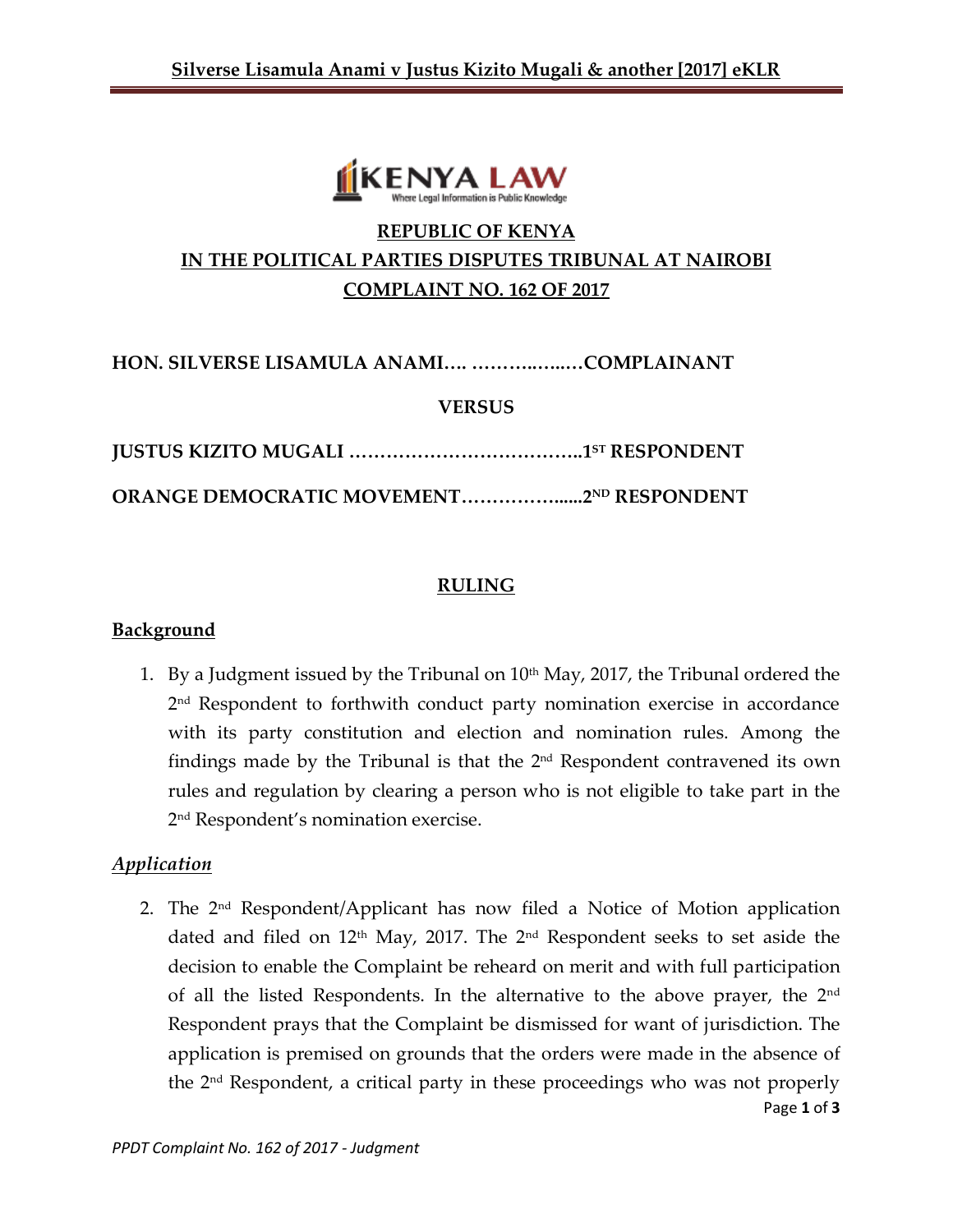served. A letter from the Registrar of Political Parties was submitted indicating that the Complainant is not a party member of the Applicant submitting that the Claimant therefore had no locus bringing the said complaint in the first instance.

## **Analysis**

- 3. The letter presented from the Applicant confirms the political status of the Complainant, not at the date when the nominations occurred or when the complaint was filed but at a date when the proceedings before this Tribunal were concluded. Further, the information sought is initiated after the proceedings and there is no reason why this information could not have been obtained prior to the proceedings or determination thereof by this Tribunal.
- 4. The Complainant was allowed to participate in the nomination exercise. It would be presumed that the 2<sup>nd</sup> Respondent had satisfied itself of the membership status of the Complainant before allowing him to participate. All along, the nomination process and the subsequent IDRM including proceedings before this Tribunal, the membership of the Complainant seems not to have been in issue. There is no evidence to determine that the Complainant was not a member of the 2 nd Respondent as at the time the complaint was filed, a basis upon which jurisdiction over this matter would arise. Membership status as at the date of signing could better be determined by a certification from the party.

### **Orders**

5. We are not persuaded that the application meets the requisite threshold for grant of any of the orders sought. The application therefore fails and is dismissed with no order as to costs.

## **DATED AT NAIROBI THIS 13TH DAY OF MAY 2017**

**1. Milly Lwanga Odongo ……………………… (Presiding Member)**